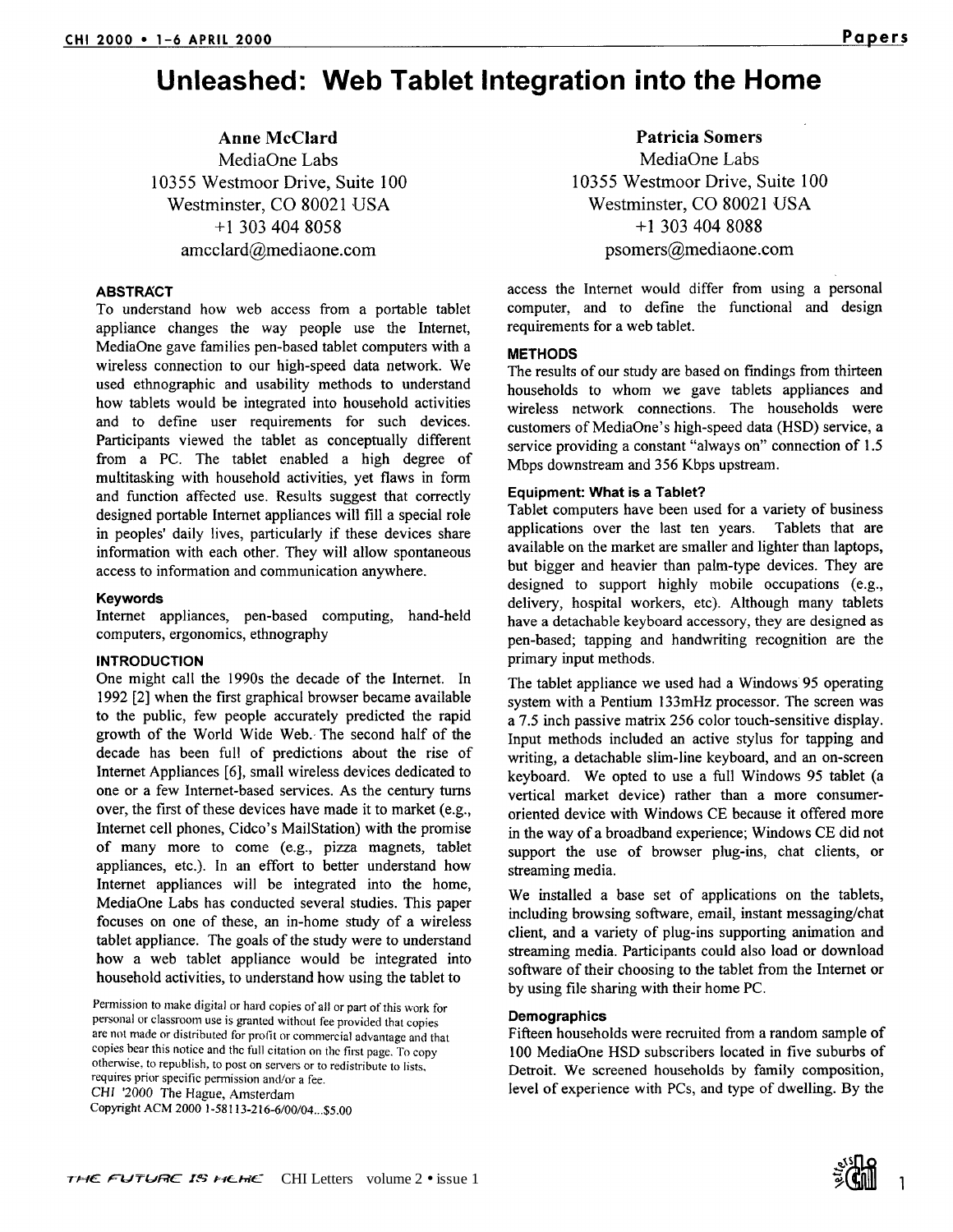time the trial began, however, two households had dropped out because of concerns about the tracking methods that we planned to use; they were worried that we would have access to too much personal information.

Participating households varied demographically. Three households had no children, two had adult children living at home, five had children between the ages of 6 and 18, and three had children under the age of 6. Household incomes were distributed from \$25,000 to more than \$100,000. Nine participating households lived in multilevel single-family dwellings, three in apartments, and one in a townhouse.

Initially we estimated that we had a pool of 40 individuals of an age to use the Internet and therefore the tablet appliance (6-years-old and above). At end-of-trial however, we found that no one under the age of 9 had used the tablet, and that a few adults did not use it either, leaving us with a sample of 28 users: 23 adults, 4 teenagers, and 1 preteen. There were 13 females and 15 males, and in 12 households males were the primary users, even in cases where females were the owners of the primary PC in the household.

### **Data Collection**

In an effort to characterize the tablet experience more precisely, we used a variety of methods to collect and analyze several types of data.

We used an ethnographic approach to understand the context of use and how the tablet appliance was integrated into the daily lives of participating households. This included two in-depth semi-structured formal interviews, both pre- and post-trial (3-4 hours total). Interviews covered topics about family dynamics, household schedules, activity mapping of the home, as well as specific questions related to use of technology in the home and the Internet. This data was augmented with spontaneous informal email interviews and interactions throughout the trial, as well as photographic documentation.

To calculate actual use of both the primary PC in the household and the tablet appliance we used a computer tracking program that saved information in a local database on the primary PC and the tablet appliance. It recorded the captions and start/stop times of active windows, as well as the executable running in each window. Participants started tracking usage on their primary PC for two weeks before they received the tablets and continued throughout the trial. Mid-trial, we asked participants to send us their data flies so we could use them to provide content for our post-trial interviews. We also collected this tracking data at the end of the study.

While some usability issues were disclosed naturally in the course of our post-trial interviews, we also made an effort to observe participants using the tablets, in both the initial and final interview. When we first delivered the tablets, we

gave participants a brief demonstration including use of handwriting recognition and the on-screen keyboard. Participants then used the tablet for about fifteen minutes while we observed their actions. We asked them to go to a web site and select links there, to use the Start menu, to close windows, and to type. We also showed them a different tablet design (one with an integrated keyboard and screen) and asked for their initial reaction to the form of each device. Participants also had an opportunity to type on the second tablet, which had a larger keyboard. During the trial, we asked participants about their problems with the tablets via e-mail, and when we returned for the final interview they showed us their biggest pet peeves.

### **Duration and Design of Study**

Families had their tablets for approximately seven weeks. Two weeks before beginning the trial (mid-March 1999), we installed the tracking software on participants' primary PCs. In all cases, this was the PC with the HSD connection. We wanted to get baseline data about participants' use of general applications and the Internet with which we could compare our trial data. In the beginning of April we installed the tablet appliances and a wireless network. At this time, we conducted pre-trial interviews. Each household had their tablet appliance until the end of May when we returned to uninstall the networks and tablets, conduct post-trial interviews, and collect tracking data files.

# **LANGUAGE: THE CULTURAL CONSTRUCTION OF A TABLET APPLIANCE**

Technological devices have no significance apart from the meaning, use and context that human beings construct around them. When trying to understand how a technological intervention (like a tablet appliance) "fits in" it is useful to ferret out native categories related to the objects in question. Native categories are spontaneous recurrent categorical references made by multiple individuals in relation to something else (in this case to the PC and tablet appliance). These categories become evident through a linguistic analysis of what people say, both in an informal conversational setting and in more formal interview situations.

In an effort to understand the semantic positioning of the tablet appliance we provided, we did a linguistic analysis of our interviews and informal interactions with participants. We found a striking contrast in the way people talked about their tablet in relation to their PCs (Table 1 below).

| PС                | <b>TABLET</b>                                                 |
|-------------------|---------------------------------------------------------------|
| less comfortable  | comfortable                                                   |
| work, serious     | play, toy, fun, relaxing, casual                              |
| confined, chained | unchained, portable, mobile,<br>take it anywhere, go anywhere |
| isolating         | be with family                                                |
| less convenient   | convenient, handy, saved time                                 |

**Table 1 Linguistic differences between tablet and PC**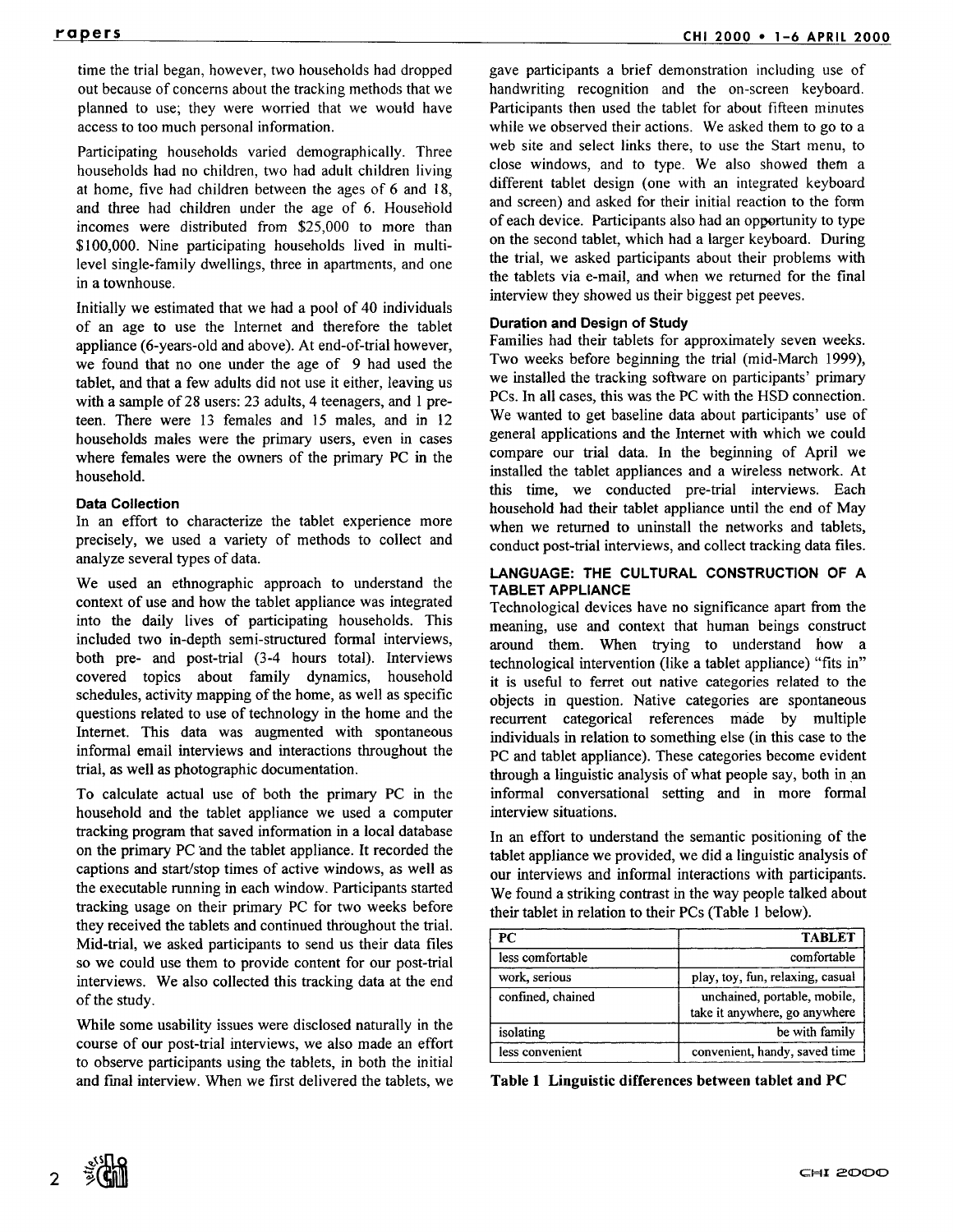At our first interview, participants overwhelmingly used positive language with reference to their PCs taken in isolation, but at the end of the trial they talked about their PC experiences in contrast to their experience with the tablet appliance, often in more negative terms. PCs were referred to as being "less comfortable" to use because one had to sit in an upright chair at a desk, while the tablets were thought of as "comfortable" because one could sit, recline, or lie in any number of positions to use it. PCs were considered better than the tablet for "work" and "serious" activities, while the tablets were construed as "relaxing," "fun," and good for more "casual" use. PCs were frequently referred to as "confining," and "isolating," while the tablets engendered a sense of freedom, giving people the ability to go where they wanted, and to be with whom they wanted, typically family members. Finally, in contrast to PCs, the tablet appliances were considered "convenient," "handy," and "time-saving," primarily because they enabled a level of multi-tasking that was unobtainable with their PCs.

This linguistic juxtaposition between the PC and the tablet appliance forms a conceptual framework into which the following findings fit.

### **PORTABILITY: UNCHAINED, GO ANYWHERE**

Portability was cited unanimously as the tablet appliance's best attribute. As one participant said, "It's [the tablet is] nice, it unchains you . . .you are not chained to a workstation." Consistent with findings of previous studies done by MediaOne [3], we found that households with children between the ages of 6 and 18 tended to place their primary PC in a common area of the house--in the living/dining areas. Households with adult children, children under 6, or no children in them tended to have their primary computer located away from common use areas--in a den or bedroom. In Figure 1, the locations of primary PCs are indicated with stars.



**Figure 1 Locations in which people use tablet and PC** 

The tablet, represented by the lightening bolts in Figure 1, was used in every room of the house. All households reported using it in the living/family rooms<sup>1</sup>, and eleven households reported using it in bedrooms. Eleven households also reported using it outside of their homes: on the porch or deck, in the yard, or at a neighbor's. The only constraint was the 150 foot limitation imposed by the wireless network solution we used.

Eight households reported that a household member had taken' it somewhere away from home to show someone. Many participants lamented that their lntemet connectivity ended when they got into their cars and drove away from the house and wireless bridge.

# **MULTI-TASKING: CONVENIENT, SAVES TIME, SOCIAL**

While portability was explicitly mentioned as the most valued attribute of the tablet appliance, we argue that it was so highly valued because it enabled multi-tasking-doing an activity on the tablet appliance while engaging in other household activities. Some households reported a limited subset of multi-tasking activities with their stationary "always on" PCs, but all households reported extensive multi-tasking with their tablet appliances. The types of activities people reported engaging in simply would not have been possible with a stationary PC. (See Figure 2 below).



**Figure 2 Schematic of multi-tasking** 

Figure 2 illustrates household activities (watching TV, doing chores, socializing, eating, using the main PC, and



 $<sup>1</sup>$  In the U. S., the family room is an informal living area</sup> that often adjoins the kitchen, while the living room is reserved for special occasions. In homes that do not have a family room, the living room serves the same informal purposes as the family room.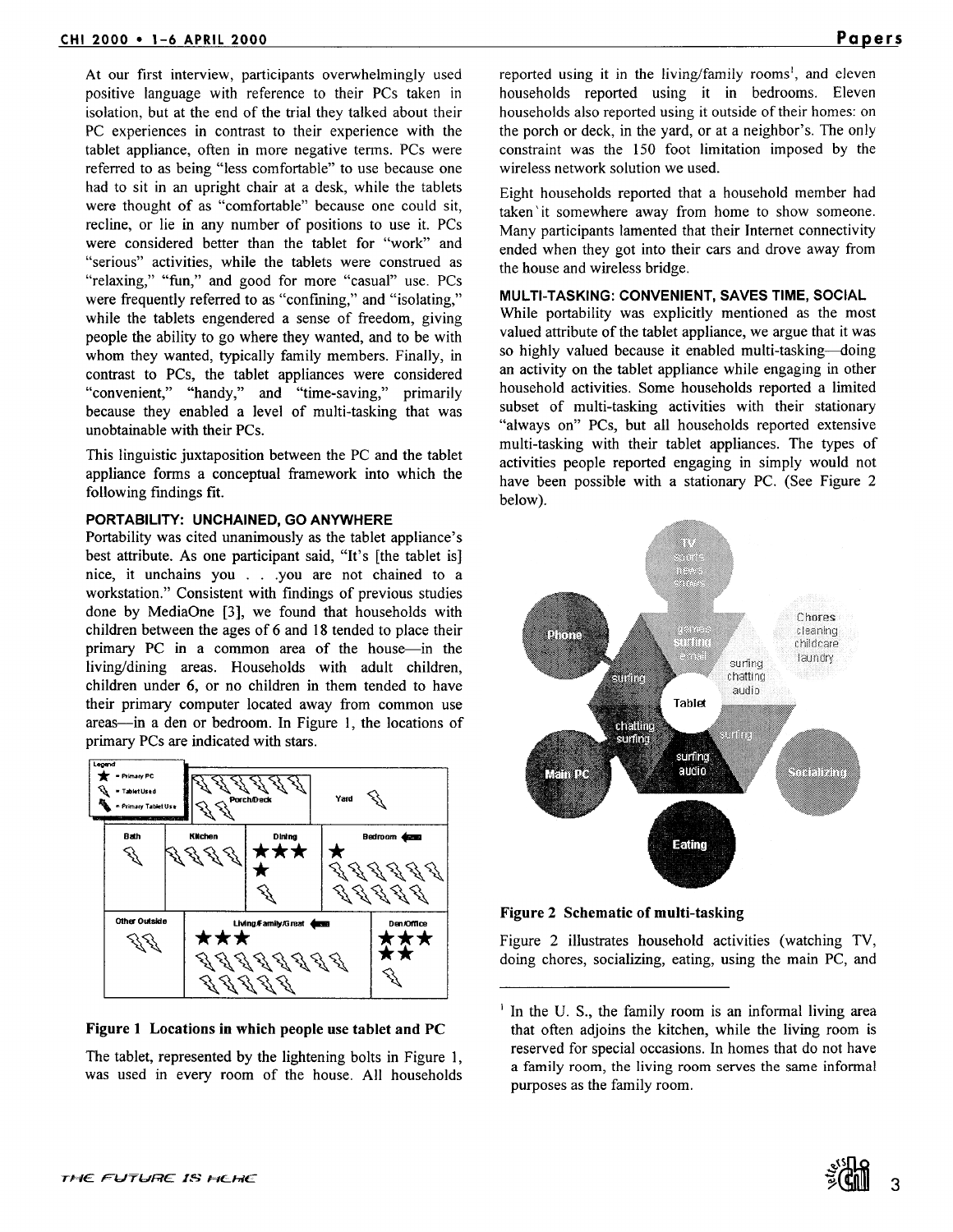talking on the phone) in relation to activities that were done simultaneously on the tablet (surfing, playing stand-alone games, reading/sending email, chatting, and listening to audio programs). The bars linking the household activity to the tablet activities represent the strength of relationship between the corresponding activities. For example, when people were doing something on the tablet and doing chores, socializing, or eating, what they were doing on their tablet had no relation to the corresponding household activity. In contrast, there was often a relationship between simultaneous PC-tablet, phone-tablet, and TV-tablet activities.

The relationship between household-tablet activities was strongest for TV-tablet. All 13 households reported extensive television viewing while using the tablet. Eight of the households reported that their tablet activities were sometimes related to what they were watching on TV. The most commonly reported activity was looking up a web site based on a URL announced during programming or commercials. The second most frequent activity reported was watching sports events on TV and also following them on the web. Other simultaneous related activities included sending e-mail to news shows and looking up company information during investment-related programming.

Simultaneous unrelated (parallel) use of the main PC and the tablet was the norm for most households, but four households reported simultaneous related use. For each household, the related use was different. Three households reported using the tablet to do ICQ/Instant Messenger chat on their tablet while doing something related on their PC. One participant liked to use the tablet to chat while he played "his" online game; he felt he gained a strategic advantage.

*Talking [chatting] to other people and playing [online games] gave me a competitive advantage...1 even thought of a way to cheat!* 

Three households reported using chat between the PC and the tablet. One example of this is interesting because it illustrates a creative simultaneous use of the PC and tablet to accomplish a task. From the tracking data, we noticed that one household was simultaneously looking at the same web site on both the tablet and the PC, while using chat. When we asked what was going on, it turned out that two household members were looking at *www.realtor.com*  together to find a house to buy. Even though their PC was located in the dining area adjoining their living room and they were only feet away from each other, they were using chat to send each other URLs to look at. At the same time, they were vocally discussing the items they were viewing.

In sum, the tablet experience was a qualitatively different experience from the PC. This is evidenced in what people said about the two experiences, and also by how and where they used the tablet appliance. The tablet's portability gave

families freedom to use the tablet anywhere in the home, and enabled a high degree of multi-tasking.

# **A TABLET IS NOT A PC:** THE TRACKING DATA

In the previous sections we showed that users had differing conceptual frameworks for the tablet and the PC. In this part of the paper, we focus more specifically on how tablets were used compared to the PC. Tablet use and PC use differed in some striking ways, but they both followed a basic pattern in the way people used their on-line time.

# **Spending Time on the Tablet**

Our first question was whether introduction of the tablet would change the way people used their desktop PCs. Would the availability of the tablet increase the total time spent on-line, or is there a limit to the amount of time people can spend on the Internet, so that they simply switch time from PC to tablet? And would the activities carried out on the tablet be the same as those on the PC?

Overall, families used their tablets less than their PCs. This was not surprising, since the tablets lacked some of the capabilities of the PCs, such as productivity software and the specialized hardware that supported favorite networked games. Before receiving their tablets, households spent an average of 3.4 hours per day on the PC, 56 percent of that on-line. The percentage of on-line time is similar for the tablet, 55 percent. This was a surprise to us, we had expected more on-line time on the tablet, since it didn't have many standalone applications. It turned out that participants were playing games like solitaire and FreeCell, and they reported to us that they often played these games while doing something else like watching TV or sitting with their families.

Households did not switch their on-line activities from the PC to the tablet but rather added tablet on-line activities to their day. As shown in Figure 3, they spent 1.85 hours per day on-line on their PCs during the trial (not significantly different from the 1.92 hours they spent on-line before the trial), and they spent an additional 32 minutes per day online on the tablet.



**Figure 3 Time spent in on-line and standaione activities** 

 $\ddot{\tilde{z}}$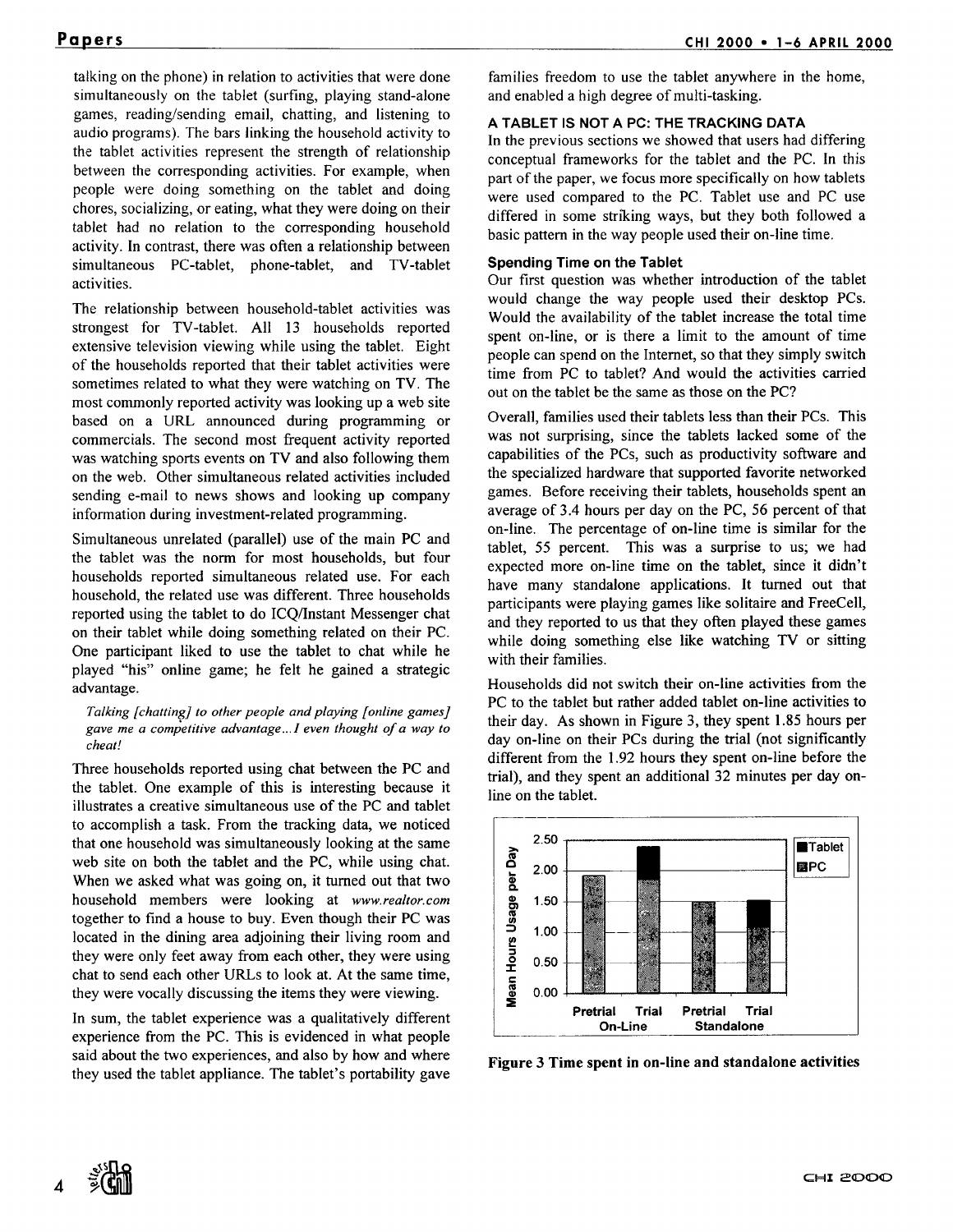Participants told us that one advantage of the tablet was that more than one person in the family could surf the web at the same time: the tablet reduced contention for the household's high-speed data connection. Thus, at least some of the increased overall on-line time may be due to additional family members being able to access the Internet. This relationship did not hold for standalone activities such as word processing, and graphics: it appears that while households had the tablets, they spent less time on standalone activities on the PC.

As shown in Figure 4, the most time-consuming on-line activity for both tablet and PC was web browsing, followed by chat and e-mail. By browsing, we mean not only web surfing but listening to and viewing multimedia accessed from web sites, for example streaming audio. And "browsing" is probably not an accurate term, since participants reported more targeted access of specific web sites than wandering on the web. The dominance of web use over e-mail differs from patterns found in the HomeNet trial [5]. Our participants' high-speed, always-on Internet connection may facilitate web browsing.



**Figure 4 Time spent in various on-line activities** 

Chat on both tablet and PC consisted primarily of using Instant Messenger or ICQ with friends, relatives, and game-player communities, not meeting strangers in a chat room. Chat and e-mail were not as common on the tablet as they were on the PC. Many participants reported that they were frustrated by the tablet's inadequate text input methods, which may account for the relatively low time spent in text-intensive activities. For example, one person told us, "Since the handwriting [recognition] feature doesn't work, and the keyboard is hard to use, I am not able to use the tablet for ICQ like I was hoping." We discuss this further in the usability section, below.

Averaged over households, the time spent on chat was not significantly higher than e-mail. (The difference was not statistically significant on either device). Interestingly, while only six of our households used chat on the tablet (eleven used e-mail), those households used chat more than twice as much as e-mail. When chat is used, it may to be taking over a position previously occupied by e-mail.

### **Web Destinations**

On both the tablet and PC, there was a great diversity of web sites visited. On the tablet, 270 sites accounted for 75 percent of the time spent browsing, and 85 percent of the top 100 sites were visited by only one person. Certain categories of web sites were popular across households (for example, six of the thirteen households visited financial sites regularly), but each household had its own favorite site within those categories.

People surfed to different types of sites on their tablets than they did on their PCs. Just as participants often used their tablets while doing other things, the types of web sites they visited seemed, in general, to be more suited to multitasking, while sites visited on the PC required greater focus. Figure 5 categorizes the top 25 web sites participants visited using each device. (These are the top 25 sites based on total time spent on each site. These 25 sites accounted for 50% of all time spent browsing on each device.)



**Figure 5 Time spent on web sites by category**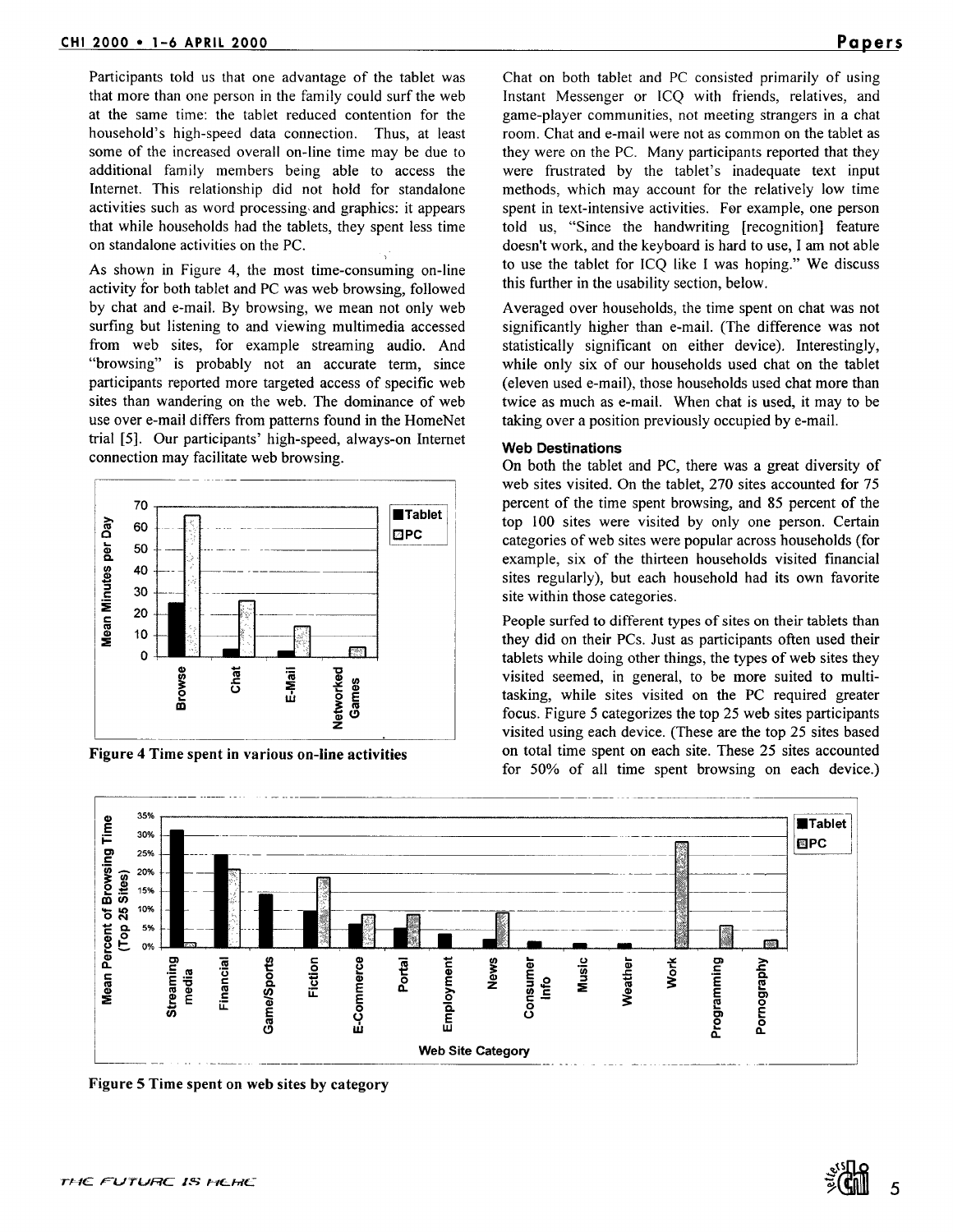The tablet and PC share some favorite web categories such as financial sites. Several of the top sites, however, differ on the two devices. On the tablet, participants spent a lot of time listening to streaming audio, primarily archived radio programs. One participant reported listening to audio while folding laundry and supervising his child in the bath. On the PC, using streaming media was an infrequent activity. Similarly, game and sports-related sites were frequently visited on the tablet but not on the PC.

To summarize, households used the tablets to reduce contention for access to browsing. There is evidence that they would have used e-mail and chat on the tablet as well, but for usability problems. They spent their time browsing different sites than they typically did on the PC: frequently visited sites facilitated time-sharing the tablet with other household activities and people.

### **ERGONOMICS AND USABILITY**

The tablet that we used in this study was designed for vertical markets, for use in settings such as warehouses, oil fields, and beverage delivery. In these settings, users would often be standing and would not do extensive text entry. While our participants reported that it was easy to perform the basic activities with the tablet—selecting links in the browser--in many ways the design of the tablet was not well suited to home use. The following sections discuss the form of the tablet, its input methods, and the display.

### **Form**

One of the biggest advantages of the tablet, according to participants, is that they can use it in places they can't use their PC, often in comfortable positions. We asked people to show us the most common locations and positions in which they used the tablet. Of 21 locations/positions, 18 were on a couch, easy chair, or in bed. Only two people reported using their tablet often at a desk or table.

The desire to use the tablet in non-traditional positions was its downfall. Figure 6 shows a typical user position, illustrating that it is difficult to hold the screen at the optimal angle and type at the same time in this relaxed posture.



**Figure 6 A typical user position with the tablet** 

The most common complaint about the tablet (half of the users cited it as their biggest pet peeve) was that the screen and keyboard were not integrated. This was a problem for several reasons. First, the lack of a structural unit made it impossible for users to prop up the screen at the desired viewing angle without holding the screen or leaning it against an object like a pillow or the knees. As we discuss below, achieving the correct screen angle was important to achieve a clear display with this passive matrix technology. Second, it was inconvenient to carry two pieces—the screen and the keyboard--with the result that the keyboard was often not there when it was needed. Finally, the keyboard was difficult to position, especially while lounging. The user in Figure 6 kept his keyboard out of the way, and pulled it up onto his stomach only when he really needed to type. Some participants' favorite positionslying on one's side propped up on an elbow, for example--would have made it difficult to type at all, and participants often used on-screen input methods in these positions. Thus, the ideal form must allow for adjustable screen tilt even with the keyboard tucked out of the way.

One aspect of the form-factor was acceptable to all participants. The weight of the tablet $-2.2$  pounds--was light enough to be comfortably carried.

#### **The Stylus**

One design feature than distinguishes a tablet appliance from a laptop computer is its touchscreen. Previous work has suggested that a touchscreen may perform better than a touchpad [4] and at least as well as a mouse [7]. While we did not perform rigorous testing with the touchscreen, we tried to discover any performance issues associated with the stylus and to understand participants' preferences for the touchscreen compared to their PC's pointing device.

The stylus was an electromagnetic, active stylus. A normal pen or finger could not be used, and it was necessary to hold the stylus perpendicular to the screen for the touch to register. In their first encounter with the stylus, approximately half the participants had no problems with tapping, dragging, and using cascading menus. The remaining users had two types of problems. First, holding the pen in a vertical position was not instinctive. Second, the required gestures were not natural to some people. For example, a definite tapping motion was needed to perform the equivalent of a mouse click; a press was not sufficient. While most participants had mastered the stylus by the time of our second visit, we found a small set of people who had developed the habit of tapping on a browser link repeatedly until it "went." Similarly, a gesture that seemed naturalcrossing out text to delete it—did not work in the language of this tablet's handwriting recognizer.

Two of the twenty participants we interviewed said they preferred their PC's pointing device (a trackball and a mouse) to the touchscreen. Most participants, however, liked the convenience of being able to select an item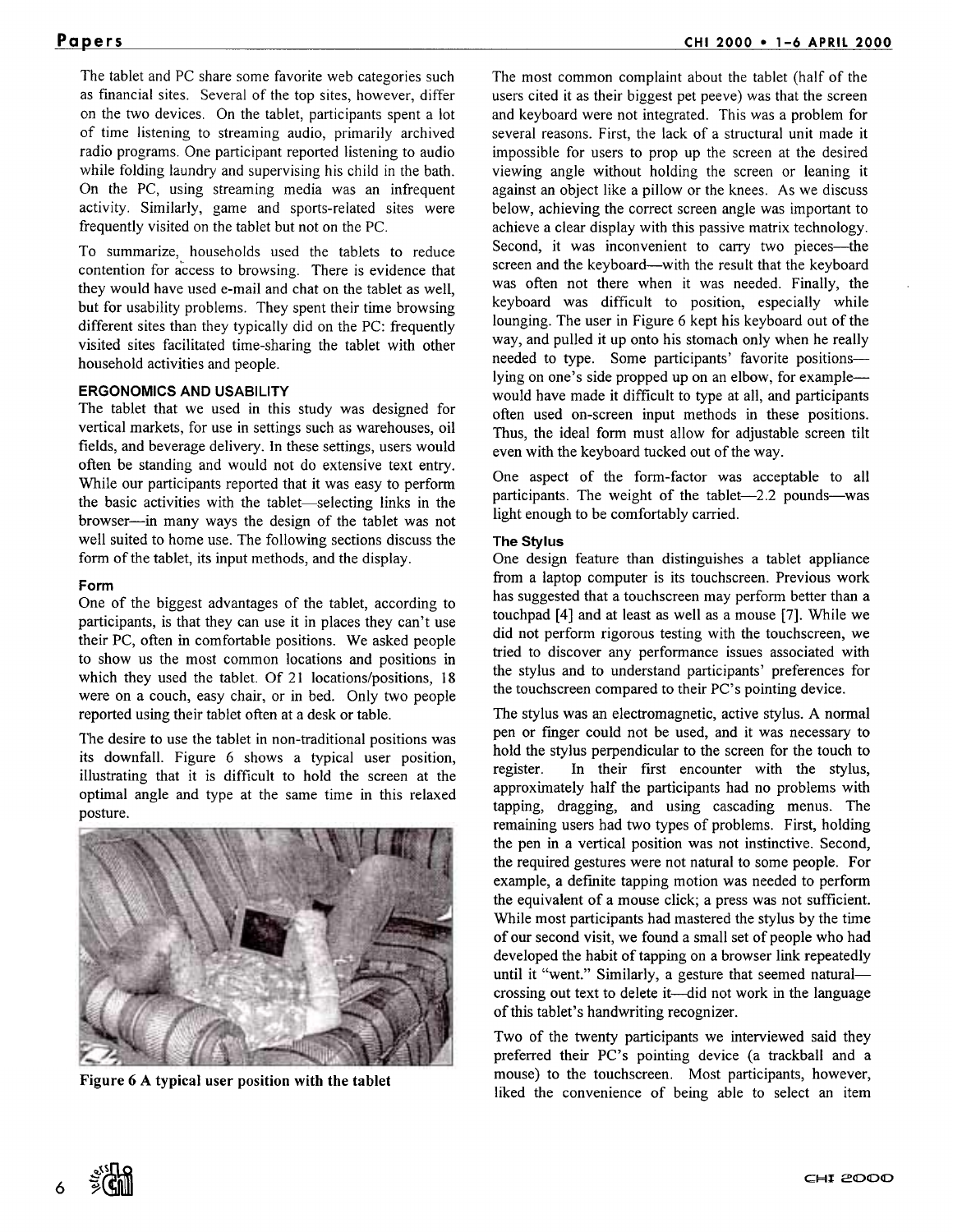directly on-screen, and it appears that this direct manipulation method was well suited to the positions in which they used the tablet. Participants adapted to the peculiarities of the touchscreen, and by the concluding visit, we observed few usability problems.

# **Text** Entry

The tablets had three methods for entering text: the external keyboard, an on-screen keyboard, and handwriting recognition. We wondered whether all these methods were necessary, particularly given the slowness of selecting letters on the on-screen keyboard.

Participants' complaints suggested that none of the available text input methods was ideal. Their preferred input method depended on the task. For e-mail and chat, 71% of users preferred the external keyboard. For entering URLs, 67% preferred an on-screen method. Several users said they tried handwriting recognition first and then turned to the on-screen keyboard when the handwriting recognition was too inaccurate. It seems that the speedaccuracy tradeoff between handwriting and the on-screen keyboard necessitates both methods, given the current state of handwriting technology.

Browsing was by far the most common task, and two reasons for preferring an on-screen input method for that task were that the keyboard was awkward to use in a lounging position and that the keyboard frequently had been left behind in another room. Users seemed to turn to the keyboard only for text-intensive activities, and at least four users indicated they had limited their use of chat or email because of input problems. Keyboard size was too small; some participants could not fit their fingers on the home row and abandoned the keyboard for this reason. Keys were 12 mm in diameter, which is within the ANSI standard [1], but key spacing (center-to center distance) was 15 mm, which is below standard.

We don't know the extent to which the keyboard would have been used if it had been integrated with the screen, but since the stylus is needed to select links in the browser, an on-screen input method for entering URLs would seem to be most convenient. Given users' postures, the ideal tablet would have an integrated keyboard available for textintensive activities but would allow the keyboard to be tucked away for transport or while browsing, with an accurate handwriting recognition method available.

# **The Display**

Most participants found the color, brightness, and contrast of the passive matrix display acceptable. The narrow viewing angle necessitated by the passive matrix technology and the small screen size (7.5 inch diagonal) received the majority of display-related complaints. While a few participants were annoyed with the need to scroll most web sites (resolution was  $640 \times 480$  pixels), this was less important than physical size. That is, participants wanted larger pixels, not more of them. Informal observation revealed that several users hunched over the screen in order to see it better. We showed participants a different tablet that included a 9.4 inch diagonal display. While their experience with this tablet was limited, most participants said they preferred the larger size.

### THE IDEAL TABLET

'Our participants' behavior and comments suggest that an Internet appliance intended for general web access and text-based communication must have three characteristics. First, the software must be sufficiently full-featured that people find it useful. Second, the device must be highly portable and comfortable to use in relaxed positions, with an integrated keyboard and screen and accurate on-screen input method. And third, it must have a large enough screen and keyboard to be usable. Tablets available for the general market today tend to lack one or another of these characteristics. For example, some tablets have better formfactors than the one used in this study, but they run limited browsers that preclude activities that we found to be popular, such as streaming media and chat. By contrast, other tablets have full operating systems but inappropriate form-factors for the type of leisure home use we saw here. While a full operating system is not required (in fact, may be a detriment for less experienced PC users, as we found with some of our participants), our results suggest that the browser must be able to handle standard plug-ins, and that the tablet must support standard chat software.

To pin down critical features of an ideal tablet, we asked participants to defme their ideal tablet, first in free-form discussion and then by rating a set of candidate features. Table 2 lists the mean importance ratings for the set of candidate features we supplied.

|                              | Mean Importance Rating |
|------------------------------|------------------------|
| Surf the web                 | 5.91                   |
| Internet anywhere in house   | 5.68                   |
| E-Mail                       | 5.24                   |
| File/print share             | 4.59                   |
| <b>ICQ/Instant Messenger</b> | 4.23                   |
| <b>Streaming Audio</b>       | 4.18                   |
| Internet away from home      | 4.14                   |
| Internet in yard             | 3.95                   |
| Streaming Video              | 3.77                   |
| Create/save Notes            | 3.76                   |
| Internet Games               | 3.57                   |
| Chat (other)                 | 3.32                   |
| Shockwave                    | 3.27                   |
| Internet Phone Call          | 2.82                   |
| Videoconference              | 1.81                   |

**Table 2 Mean importance ratings for tablet features** 

*7*